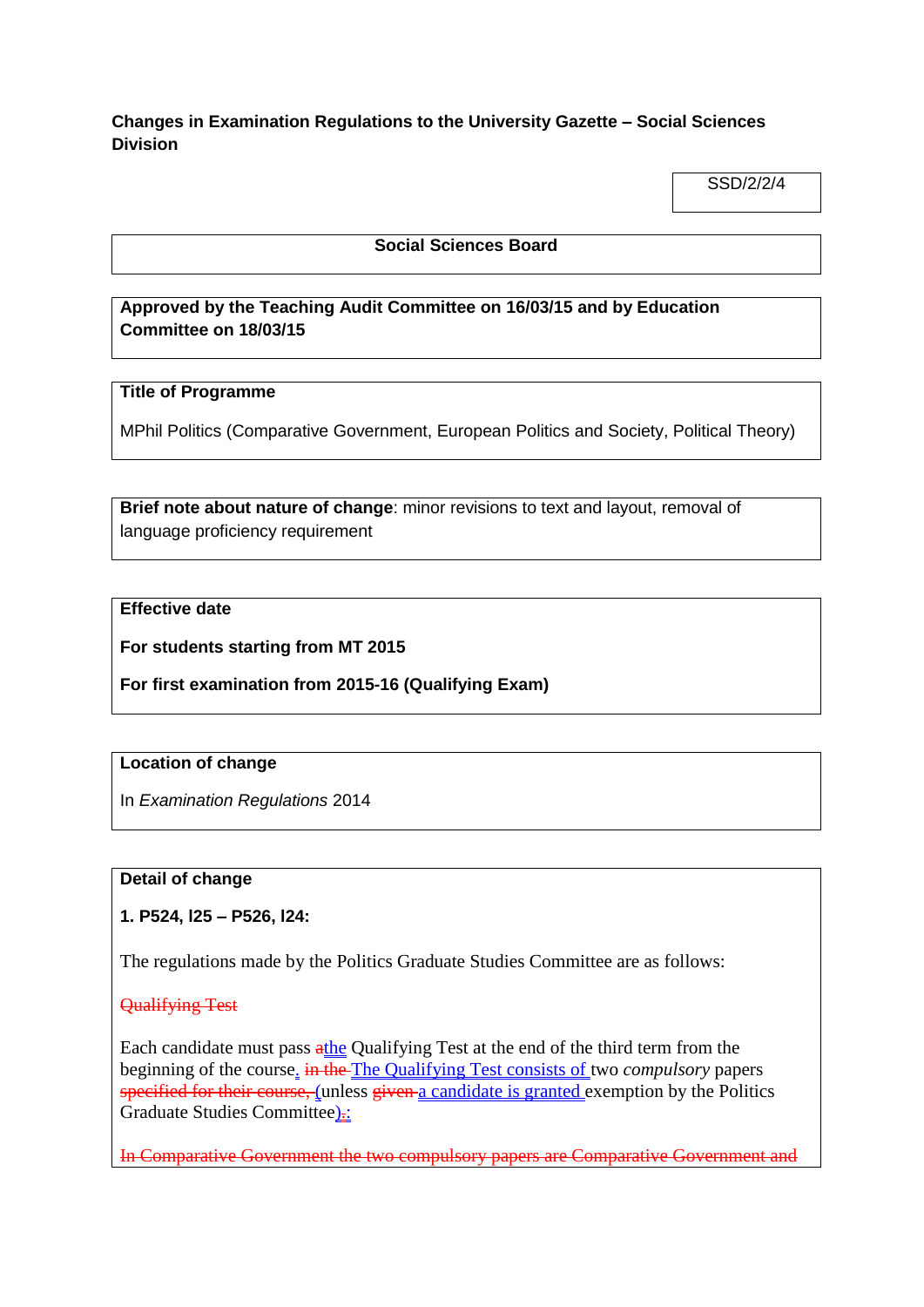Research Methods in Political Science.

In European Politics and Society the two compulsory papers are European Governance and Research Methods in Political Science.

In Political Theory the two compulsory papers are Theory of Politics and Research Methods in Political Theory.

Candidates who fail the written examination part of the Qualifying Test will normally be allowed to retake it before the beginning of the next academic year.

Compulsory papers:

(1) A single three hour written examination paper testing knowledge of the candidate's core subject (*Theory of Politics* or *Comparative Government* or *European Governance*).

*Theory of Politics*

Compulsory paper for Political Theory students only. A critical examination of political concepts and theories, including social concepts and theories with political relevance.

*Comparative Government*

Compulsory paper for Comparative Government students only. The theory and practice of government in modern states.

*European Governance*

Compulsory paper for European Politics and Society students only. The theory and practice of government in European states, including the UK, and the theory and practice of integration in Europe.

(a) Research Methods

(2) A research methods paper ((i) *Research Methods in Political Science* or *Research Methods in Political Theory*).

*Research Methods in Political Science*

(Compulsory paper for Comparative Government and European Politics and Society students only.

*Research Methods in Political Theory*

Compulsory paper for Political Theory students only.

*Research Methods in Political Science* and *Research Methods in Political Theory* are assessed in the following way. The candidate must submit:

Candidates will satisfactorily complete a programme of core and optional research methods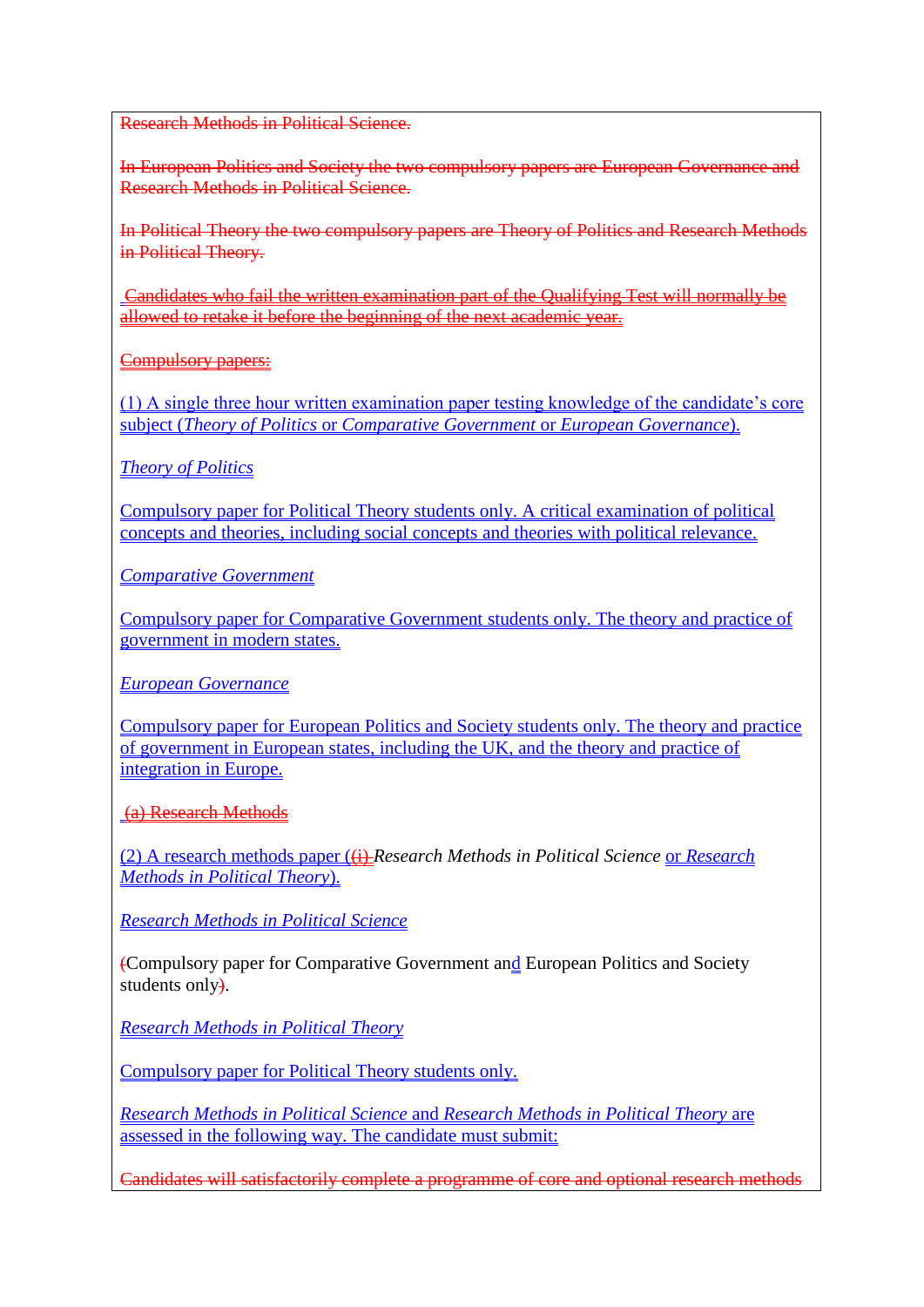#### training, as specified in the Student Handbook, and will also produce a

(i) A Research Design **Proposal Essay** of between  $40004,000$  and  $60006,000$  words, excluding bibliography, on the subject of the student's proposed **M.Phil. MPhil** thesis. Two hard-copies of the Research Design-ProposalEssay, together with a copy on CD or USB, must be submitted to the Examination Schools by noon on the Friday of sixth week of Trinity Term. It must be accompanied by a separate signed declaration that it is the candidate's own work except where otherwise indicated and that it has not previously been submitted for assessment, either at Oxford or at another institution. The Director of Graduate Studies in Politics shall draw the attention of the examiners to the names of any candidates who have failed to complete their research methods training to a satisfactory level of quality, and the examiners may require candidates to retake the course or a specified part thereof.

(ii) Research methods training coursework. Candidates will satisfactorily complete a programme of core and optional research methods training, as specified in the *Student Handbook.* Further details regarding these courses are provided in the *Student Handbook. Research Methods in Political Theory (Compulsory paper for Political Theory students only). Candidates will satisfactorily complete a programme of core and optional research methods training, as specified in the Student Handbook, and will also produce a Research Design Essay of between 4,000 and 6,000 words, excluding bibliography, on the subject of the student's proposed M.Phil. thesis. Two copies of the Research Design Essay, together with a copy on CD, must be submitted to the Examination Schools by noon on the Friday of sixth week of Trinity Term. It must be accompanied by a separate signed declaration that it is the candidate's own work except where otherwise indicated and that it has not previously been submitted for assessment, either at Oxford or at another institution. The Director of Graduate Studies in Politics shall draw the attention of the examiners to the names of any candidates who have failed to complete their research methods training to a satisfactory level of quality, and the examiners may require candidates to retake the course or a specified part thereof.* 

For a candidate for the degree of MPhil to pass the Qualifying Test and proceed to the second year of study, the candidate must pass: the research methods paper (all elements of coursework and the Research Design Proposal) and the written examination.

Candidates who fail the written examination (paper (1) above) will normally be able to retake it before the beginning of the next academic year.

The mark for the written examination part of the Qualifying Test (paper (1) above) is carried forward and included in the final classification process for the degree of MPhil.

Candidates in European Politics and Society will be required to have a working (i.e. good reading) knowledge of two of the following languages of the European Union: viz. English, and one of French, German, Italian, Polish, or Spanish. Unless exempted by the Politics Graduate Studies Committee, candidates will be tested in the language or languages they propose to offer by the end of their third term. Candidates who fail the test will normally be allowed to retake the test before the beginning of the next academic year.

(b) Comparative Government (Compulsory paper for Comparative Government students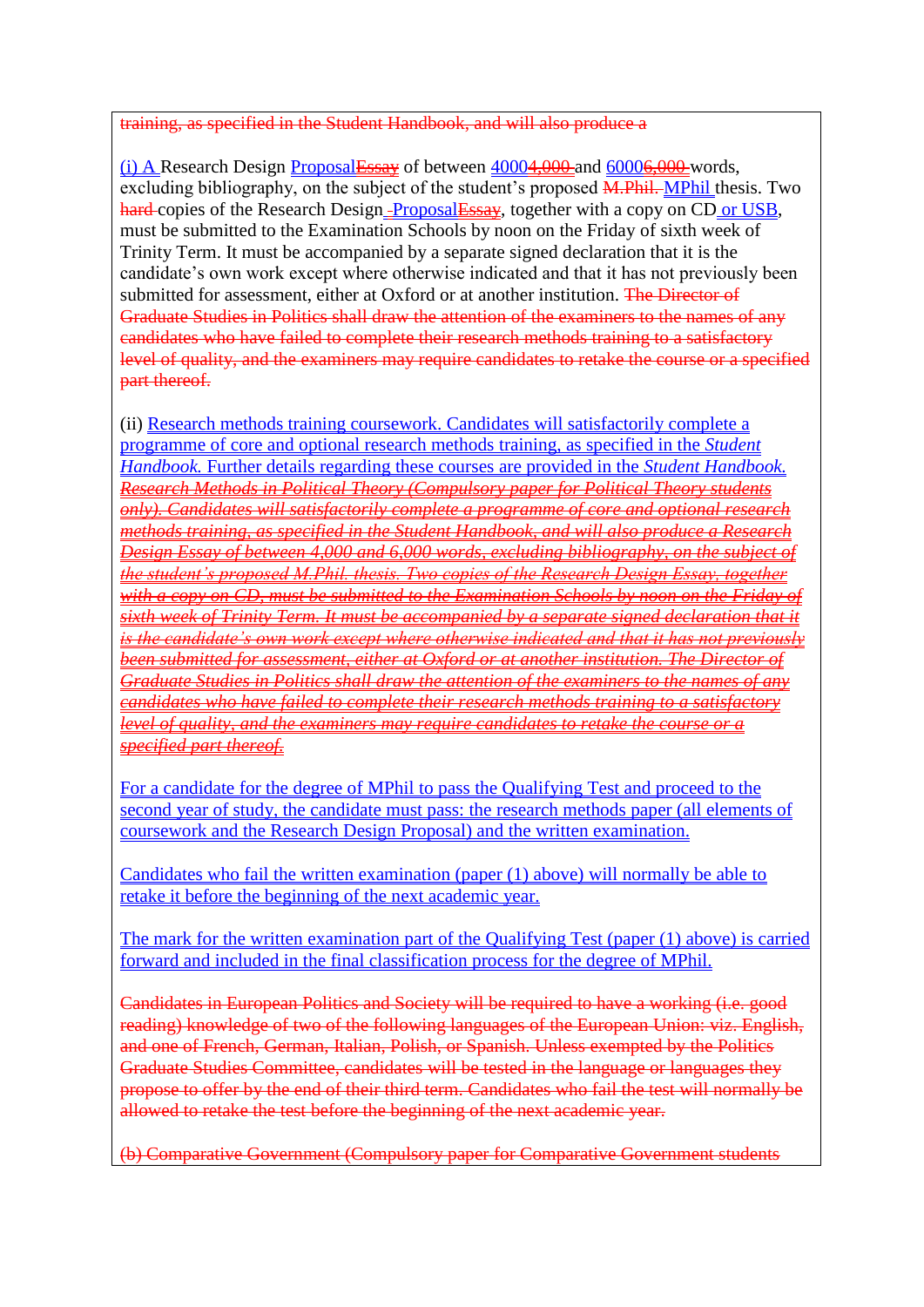only) The theory and practice of government in

(c) Theory of Politics (Compulsory paper for Political Theory students only) A critical examination of political concepts and theories, including social concepts and theories with political relevance.

(d) European Governance (Compulsory paper for European Politics and Society students only) The constitutions and formal structure of governments in European states, including the UK, and the theory and practice of integration in Europe. The marks achieved by candidates in the two compulsory papers of the Qualifying Test will be carried forward to be considered by the examiners in the second year alongside the marks achieved in the Final Examination.

# *Final eExamination*

No candidate shall enter the **F**final Examination unless he or she has already passed the Qualifying Test. In the Ffinal Eexamination every candidate must offer:

(1) A thesis of not more than 30,000 words, excluding bibliography. Two hard copies, together with a copy on CD or USB, must be submitted to the Examination Schools by noon on the Monday of first week of Trinity Term. The thesis It must be accompanied by a separate signed declaration that it is the candidate's own work except where otherwise indicated and that it has not previously been submitted for assessment, either at Oxford or at another institution. After the examination process is complete, each successful candidate must deposit one hardbound copy of their thesis in the Bodleian Library.

(2) Two subject written examination papers, taken from the approved list of optional subjects in Politics, as published in the *Student Handbook* by the Politics Graduate Studies Committee on Monday of first week of Michaelmas Term each academic year (to apply to candidates being examined in the Trinity Term of that year). Candidates should note that the Politics subjects available in any particular year will depend on the availability of teaching resources. Not all subjects will be available in every year, and restrictions may be placed on the number of candidates permitted to offer certain subjects in any particular year.

Candidates may, with the special permission of the Politics Graduate Studies Committee, offer subjects outside this list. Applications must be made by the last Friday of the Trinity Term preceding that in which the examination is to be taken, and must be supported by the student's candidate's supervisor. Supervisors should ensure that applications are submitted as early as possible so that if approval is not-granted given, the candidate has sufficient time to choose an alternative.

When candidates sit optional papers offered at departments other than the Department of Politics and International Relations, they are bound by the examining regulations of the MPhil in Politics.

Candidates must present themselves for viva voce examination when requested by the examiners.

The Examiners may award a distinction for excellence in the whole examination, on the